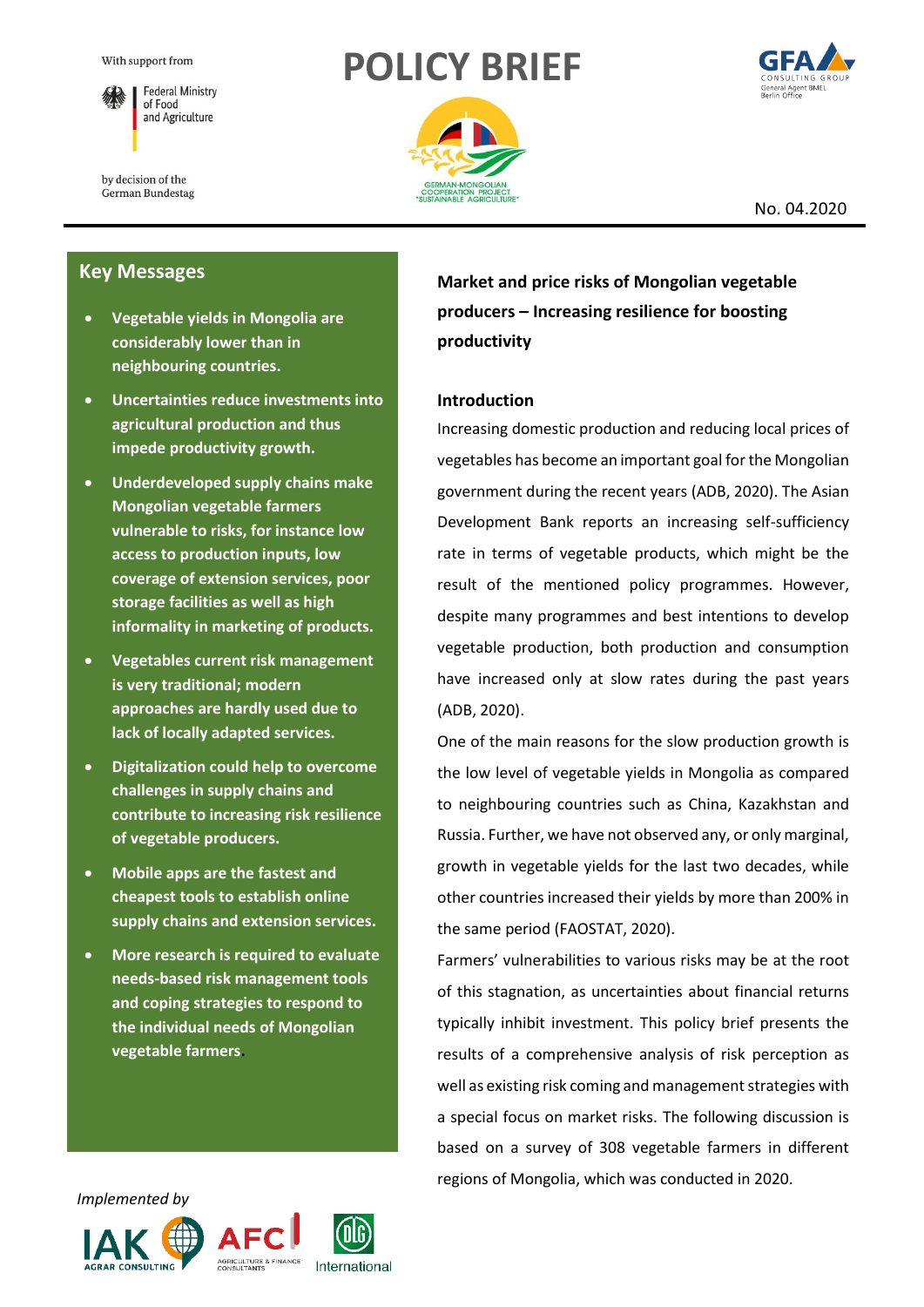

### **Crop specialization and production endowments – limited diversification?**

The surveyed vegetable producers were situated in eight different provinces of Mongolia, representing most of the major vegetable producing areas of the country. According to the overall production structure, about two thirds of the interviewed producers were household farms, one sixth production cooperatives and one sixth farming enterprises. The data shows that production cooperatives generate higher yields than household farms and farm enterprises, with a certain variation among crops. Potato and carrot are the main crops grown by vegetable producers in the sample, both in terms of numbers of producers (244 and 201 farms, respectively), as well as total harvest (25.4 thousand tons and 5.5 thousand tons, respectively). Further major crops are onion, cabbage, turnip and cucumber/gherkin.

On average, our sample farms produced two to three different vegetable crops. About 90% of the surveyed farms indicated that crop diversity can increase their revenues, which they see as the main motivation for a high level of diversification or the desired higher diversification. When asked for a subjective assessment of their crop mix, more than half of the farmers indicated that they were satisfied with their level of diversification, while 45% aspired to a higher level of diversification. The main inhibitors of more diversification were reported to be a lack of suitable machinery (65%), unstable prices (60%), credit constraints (50%) and a lack of family labour (40%). Among other reasons cited were the increased production and market risks, lack of suitable land, lack of funds for necessary investments, and lack of labour. Especially the item "unstable prices" and the open statements about an increased risk of a more diversified production show that uncertainties are inhibiting a further expansion of vegetable production, in addition to general constraints in terms of production factors.

#### **Risk perceptions – price and market risks dominate**

As illustrated in Figure 1, price and market risks are perceived as the most important risks by Mongolian vegetable producers. Price and market risks occur when producers face uncertainty concerning the prices they will receive for their products on the markets or the cost they will incur for their production inputs (Hardaker et al., 2004). Among 307 interviewed farmers, the most frequently mentioned risk were price or market risks, which were represented by "volatility of crop market prices" (79%), "labour shortage" (71%), and "inflation" (22%). The second most important group was production risk, in particular "lack of rainfall" (64%), very high summer temperature (54%) and seasonal heavy rainfall/flood (49%). Less important were financial risks represented by mortgage/loan default (13%), personal risk represented by "loss of own labour due to illness" (7%), and institutional risk represented by "changing regulations" (1%). The vulnerability of Mongolian vegetable producers to market and price risks is mainly explained by uncertainties and inefficiencies in supply chains, as will be discussed in detail below.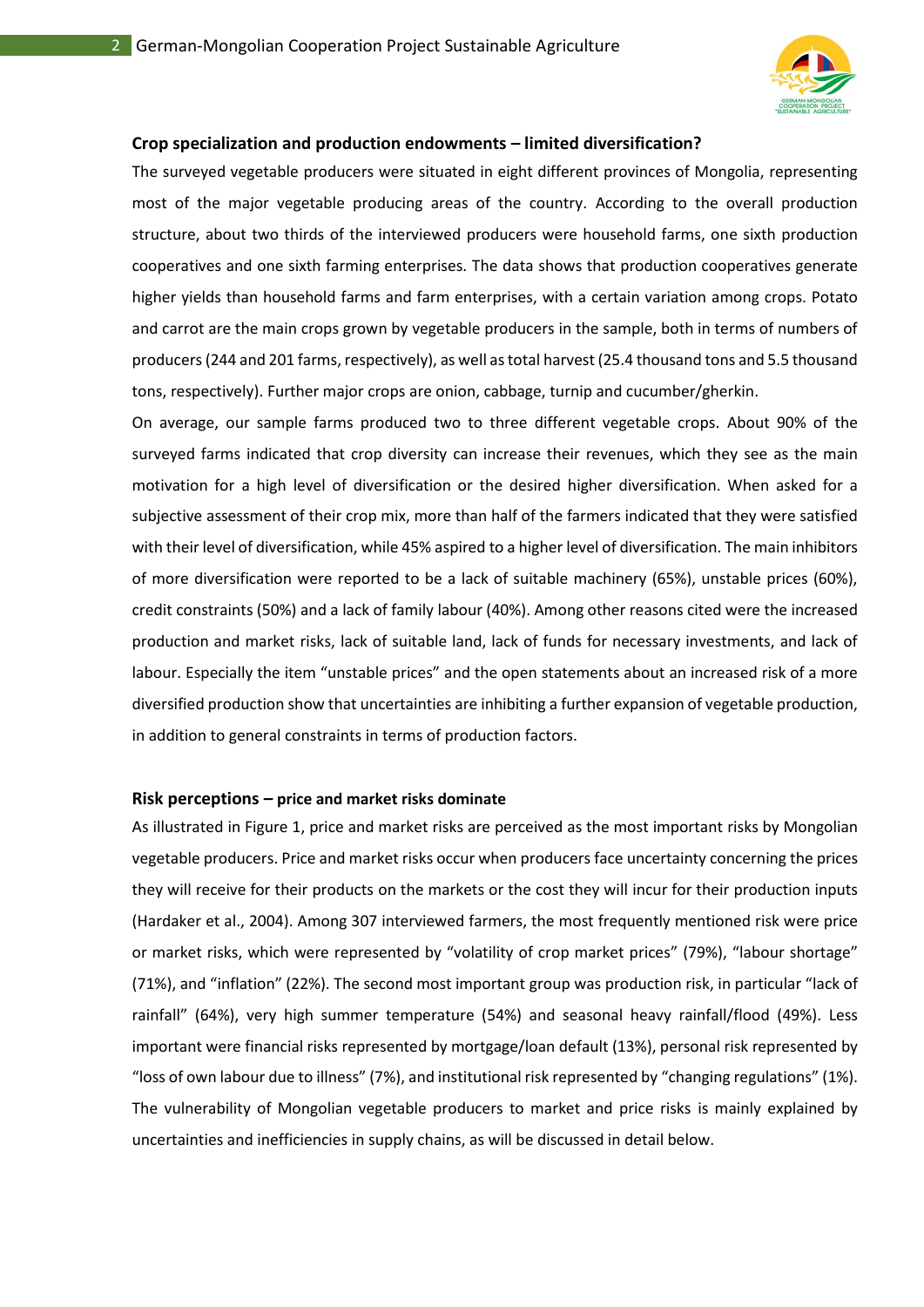



### **Figure 1: Experience of risks in the last 10 years**

Source: Own survey

### **Supply chains – modernization could reduce uncertainties**

Following harvest, the most crucial and risky task for farmers is the marketing of their production. Around half of the surveyed farmers sold their products directly to the local markets mainly with informal rules, which bears a significant risk of losses due to the low shelf-life of vegetable and lack of cooling facilities at traditional markets (Table 1). Customer pick-up (11%) relieves farmers of transportation cost, but not of time pressure when cutting the deal. It requires storage expenditure and leaves a certain risk of the customer rejecting the product upon pick-up. Contract farming, which is an important safeguard against fluctuations of spot-market prices, remains rare and is used only by 8% of farmers. This pattern is typical for underdeveloped market structures: For instance in China, case studies in the 2000s showed that 70% of the products were delivered to markets by farmers themselves and the majority of the products were distributed across wholesale markets (Yuman et al., 2004). In more recent years, meanwhile, direct sourcing from farmers seemed to become more important in China due to higher transparency on the quality of the products for the buyer (Lu, 2007). A similar development would strengthen the position of vegetable farmers in Mongolia who could shift at least part of their risk to buyers.

When differentiating between farm types, it becomes obvious that contract farming is mostly an option for farming enterprises (28%), but hardly for the other farm types. About 24% of the farmers chose to join a marketing cooperative, which passes the burden of contacting a buyer on to another entity. However, this option was predominantly practiced by members of production cooperatives, but very rarely by farm households (10%) or farming enterprises (12%). For farm households, the predominant method to control a part of the risk was to sell their production via a middleman (62%), which shifts the risk of cutting a deal with customers in time on to another actor. Similar patterns could be found for China where large farmers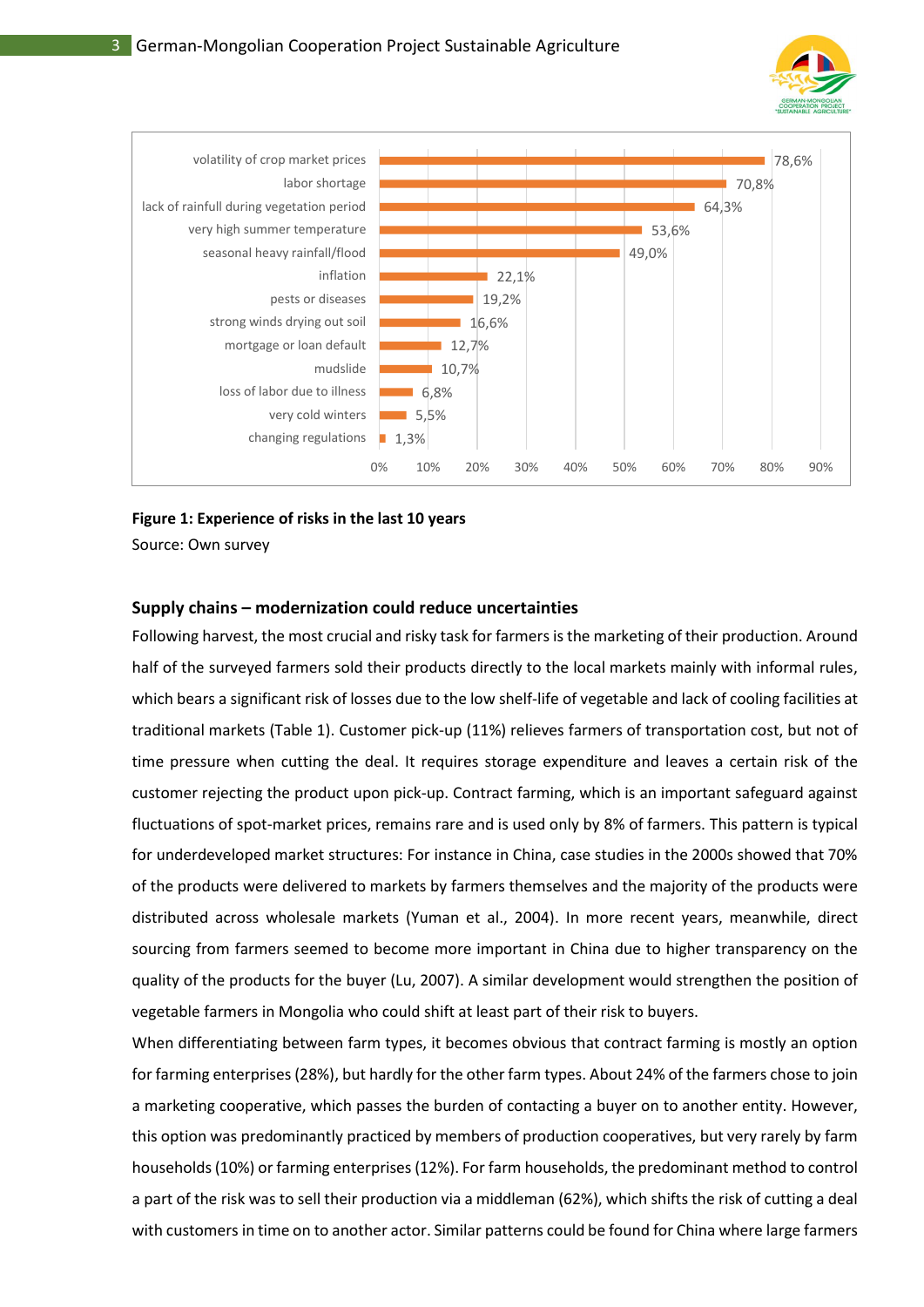

were using contract farming as a means to secure higher prices and reduce transaction cost rather than a tool of risk management (Holly Wang et al., 2011).

Other than this, farm households did barely use other methods of risk sharing. Overall, formal contractual agreements (written contract) are underdeveloped across all farm types, thus being in use only by 15% of the sample farms. The highest rate of formal contracts was observed for farming enterprises (33%), the lowest for household farms (7%). The low level of formality again made farmers vulnerable to market risks and short-term price fluctuations or payment delays of business partners, in particular small household farms with low market power and few means of enforcing informal agreements.

Only a limited number of farmers (7%) have storage facilities with temperature control. All other farmers have no means to secure themselves against delays in making a deal and their product losing value in the process. Simple storage was available to 69% of sample farms, which allows farmers to wait out spotmarket fluctuations for some products and store a part of the harvest for their own consumption, but does not help to retain the value of all of their production over a longer period.

|                        |                                    | Market access         |                  |           |                  |                               |                     | Storage |                        |            |
|------------------------|------------------------------------|-----------------------|------------------|-----------|------------------|-------------------------------|---------------------|---------|------------------------|------------|
|                        | cooperative<br>Member<br>marketing | sale<br>Direct market | Contract farming | Middlemen | Customer pick-up | cooperative<br>another<br>yia | contract<br>Written | Simple  | control<br>Temperature | No storage |
| Household farm         | 10.2%                              | 55.8%                 | 3.4%             | 62.1%     | 8.7%             | 4.4%                          | 7.3%                | 69.9%   | 3.4%                   | 27.2%      |
| Farming enterprise     | 11.8%                              | 43.1%                 | 27.5%            | 64.7%     | 11.8%            | 2.0%                          | 33.3%               | 54.9%   | 25.5%                  | 19.6%      |
| Production cooperative | 90.2%                              | 35.3%                 | 5.9%             | 60.8%     | 17.6%            | 25.5%                         | 29.4%               | 76.5%   | 3.9%                   | 19.6%      |
| Total                  | 23.7%                              | 50.3%                 | 7.8%             | 62.3%     | 10.7%            | 7.5%                          | 15.3%               | 68.5%   | 7.1%                   | 24.7%      |

|  |  |  |  | Table 1: Supply chain characteristics |
|--|--|--|--|---------------------------------------|
|--|--|--|--|---------------------------------------|

Source: Own survey

Furthermore, access to inputs remains another challenge in the supply chains. About 66% of farmers reported problems associated with input purchase. The main reasons given were a complete lack of physical access to stores (32%), a lack of required inputs in accessible stores (41%) and high prices of required inputs (24%). While production inputs usually serve to increase yields and thus profits of agricultural production, they can also support the production of new, more drought tolerant varieties. With the observed problems of purchasing suitable inputs however, we can assume that this form of risk management was no option for most of our sample farms. In addition to uncertainties associated with input purchase, there are many uncertainties determined in marketing of produced products.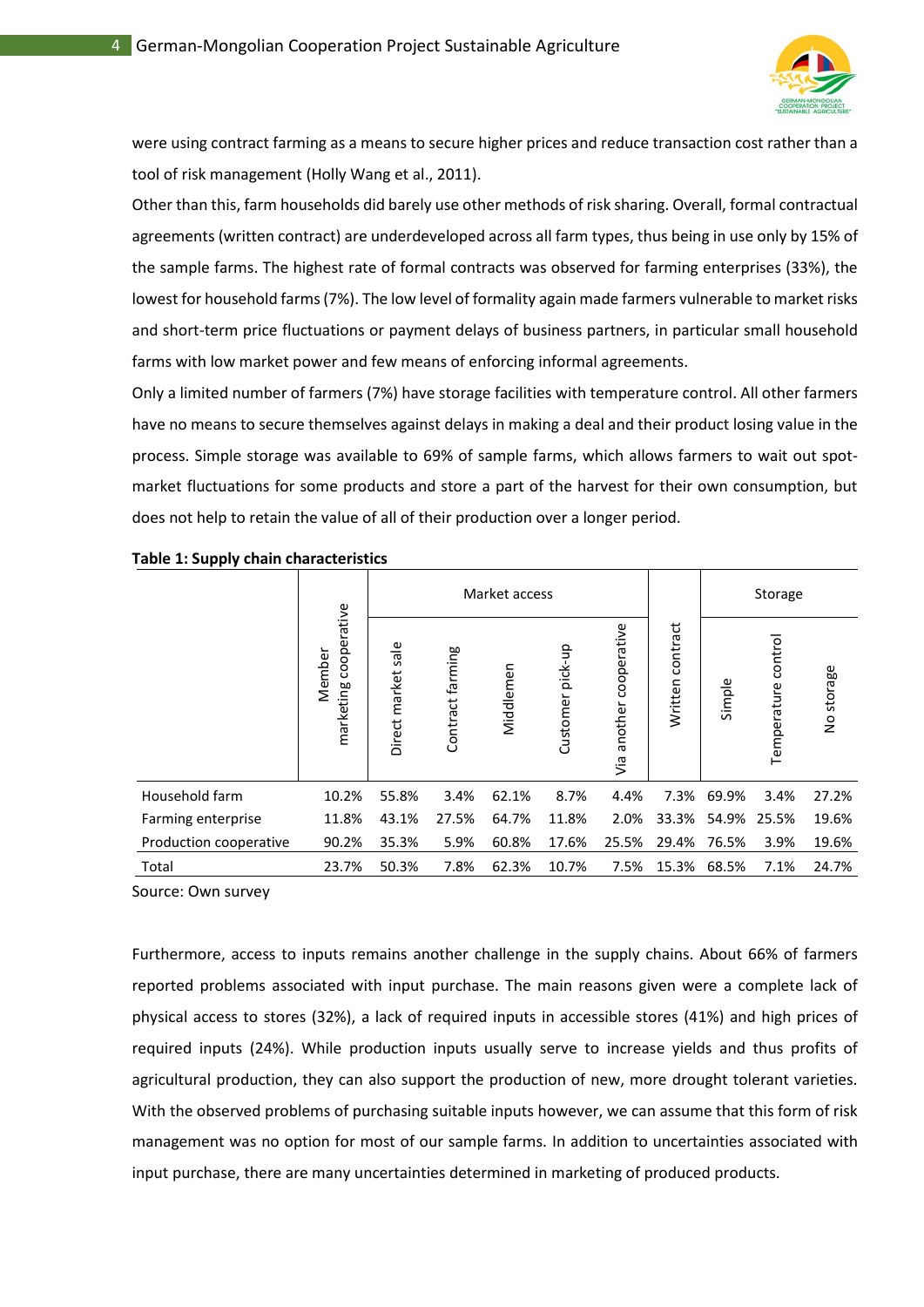

A final important characteristic of vegetable production is the adoption of greenhouse technology, which reduces the exposure to certain natural hazards. In comparable farming systems like in China, greenhouses covered 11% of the vegetable farming area already in 2000 (Liu et al. 2004). In Mongolia, a similarly low number of farmers in the sample used this technology. Overall, only 40, mainly large farms used greenhouse production, mostly for cucumbers and gherkins. This adoption pattern is hardly surprising since the switch to greenhouse production requires considerable investment, which is most likely possible for enterprises with higher capital stocks or better access to credits. This finding underlines the impression that capital is positively connected with better farm-based risk management such as crop diversification and investment in technologies such as greenhouse production.

### **Risk coping and management strategies**

The most frequently stated risk coping options were to borrow money from relatives and friends, borrow money from a bank, selling livestock and selling farm assets. Less frequent options were selling livestock, farm or household assets. Reduction of consumption only took place in exceptional cases while families avoided at all costs a cut in education expenditure for their children. The role of commercial credits as the most widely used risk coping technique is also confirmed by the high rate of outstanding loans. 42% of farmers in the survey indicated to have outstanding loans at the time of the interview. The average interest rate was reported at 22%, a level which is typical of countries with underdeveloped credit markets and also a level at which financial pressure on farms and potential credit default are high.

Most farmers chose rather traditional risk management strategies like storing part of the harvest, investing in lower yielding but safer crops or irrigation, or producing several crops (crop diversification), searching off-farm employment and building up savings to increase their risk resilience. Other risk management measures did not seem to be very relevant to Mongolian vegetable producers, either because they did not provide sufficient protection or because they were too costly or not accessible. Strikingly, agricultural insurance was barely used as risk management technique among our sample farmers, a finding which may be also explained by the lack of offers from insurance companies. Further, market-based risks management strategies, such as forward contracting, were also used very rarely, which might be explained by the lack of formal agreements in supply chains as discussed in the previous chapter.

#### **Recommendations for increasing the resilience of the Mongolian vegetable sector**

Low market integration and underdeveloped and informal supply chains make the Mongolian vegetable sector rather susceptible to production and market risks. These deficiencies lead to high transaction cost and low resilience against price fluctuations or inflation. Furthermore, access to inputs also remains a big challenge in almost all provinces of Mongolia, reducing for instance the ability to diversify the production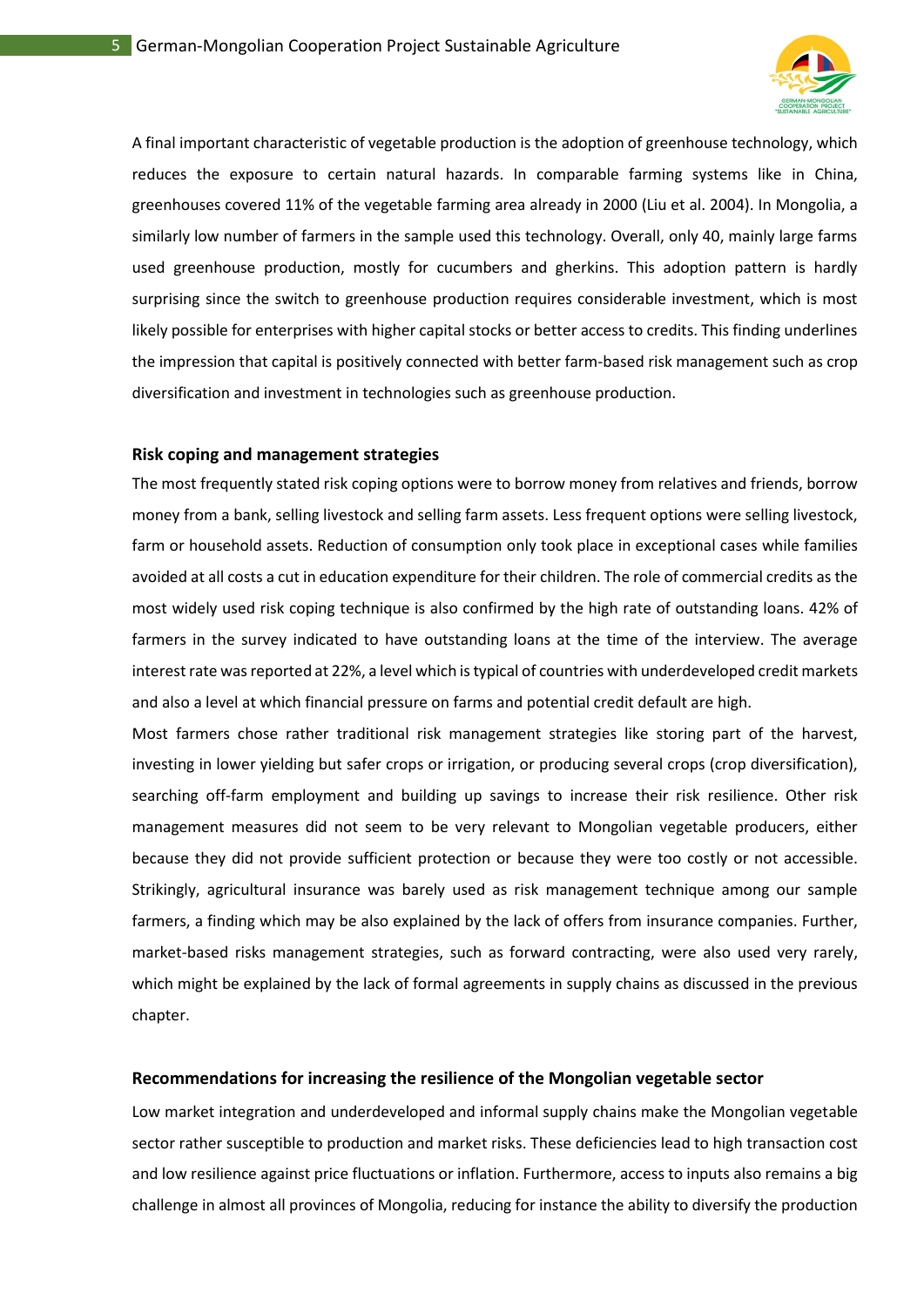

or invest into more stress-resilient varieties. The lack of storage facilities in general or the lack of required inputs in the existing stores seems to be a deficit that would need to be dealt with in order to develop the vegetable sector in the country. Underdeveloped supply chains therefore make farmers rather vulnerable to market and price risks than to climate related risks. A potential solution for decreasing inefficiencies and uncertainties in supply chains and market access might be digitalization. Most farmers are equipped with the necessary technology. By providing digital services, in particular mobile apps, in Mongolian language, one could reduce transaction cost and improve access to information such as market prices also for farmers in more remote areas. Further results of this study support the need for establishing insurance markets. While earlier pilots on the Mongolian livestock sector have shown a strong demand for this financial risk management tool, also vegetable farmers have shown great interest, in particular in connection with access to credit or other financial resources. Moreover, for studying the opportunities for improvements in the points mentioned above, further scientific studies will be required. In particular, it will be necessary to study and develop needs-based risk management tools and coping strategies to respond to the individual need of Mongolian vegetable farmers.

### **References**

- ADB (2020). "Vegetable Production and Value Chains in Mongolia." Asian Development Bank, Manila, Philippines.
- FAOSTAT (2020). Food and agriculture data. Food and Agriculture Organization of the United Nations, Rome.
- Hardaker, J. B., Huirne, R. B. M., Anderson, J. R., and Lien, G. (2004). "Coping with Risk in Agriculture.," second edition/Ed. CABI Publishing, UK.
- Holly Wang, H., Zhang, Y., and Wu, L. (2011). Is contract farming a risk management instrument for Chinese farmers? Evidence from a survey of vegetable farmers in Shandong. *China Agricultural Economic Review* 3, 489-505.
- Lu, H. (2007). The role of guanxiin buyer-seller relationships in China. A survey of vegetable supply chains in Jiangsu Province, Wageningen University Wageningen
- Yuman, L., Jinsong, C., Zhang, X., and Kamphuis, B. (2004). "The vegetable industry in China Developments in policies, production, marketing and international trade ". Agricultural Economics Research Institute, The Hague.